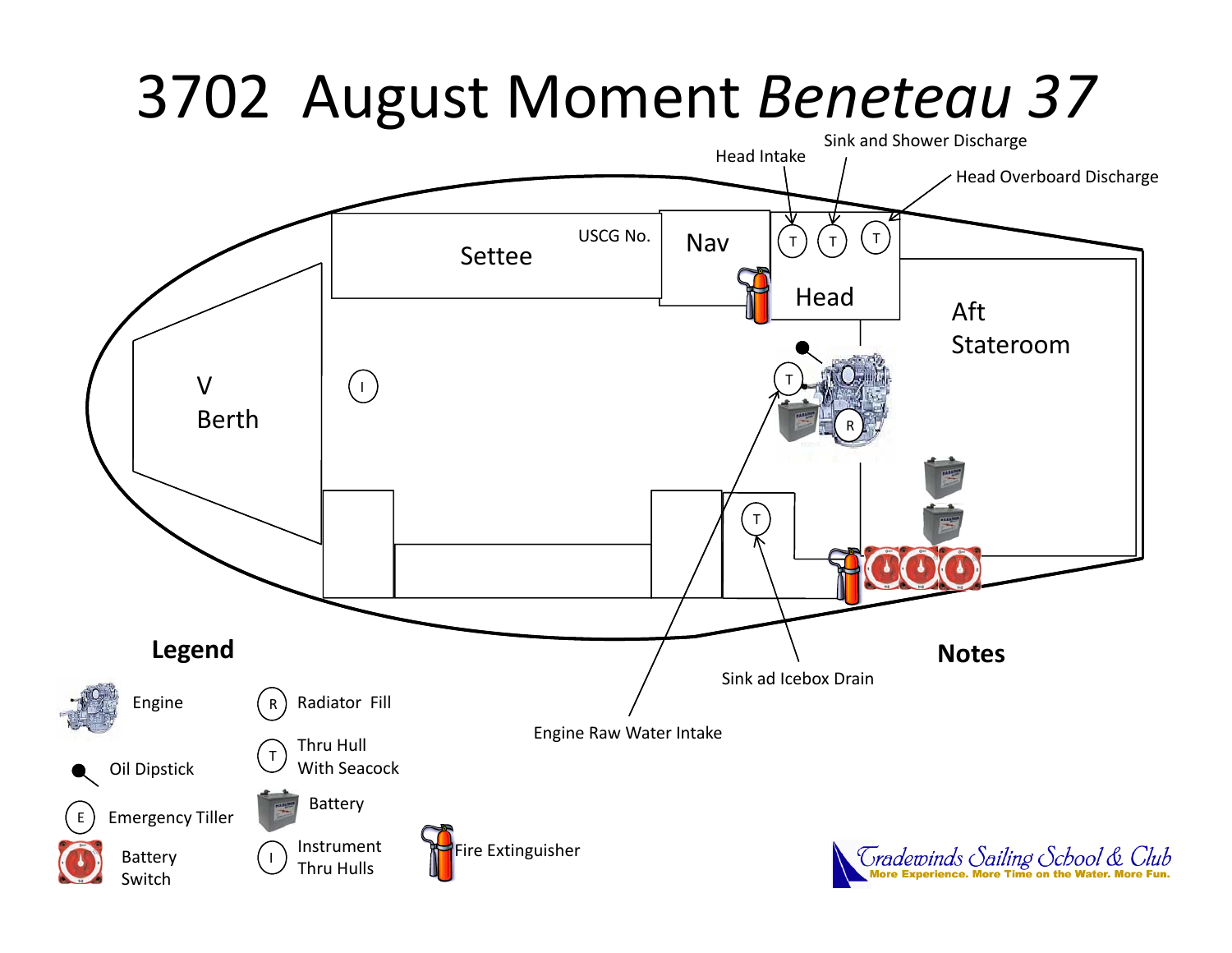### 3702 August Moment *Beneteau 3 7*

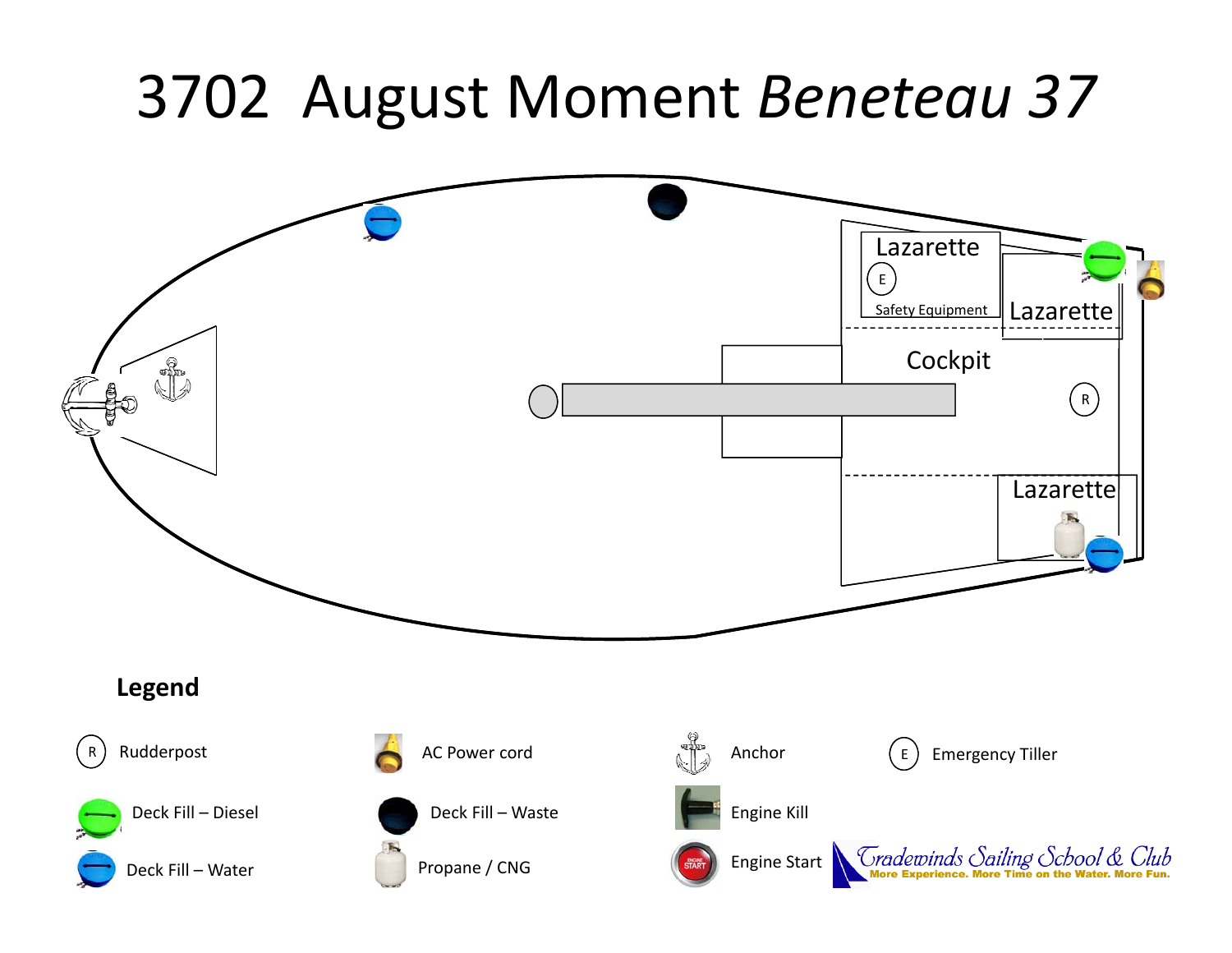# 3702 August Moment 3702 August Moment Beneteau 37 Beneteau 37 Notes

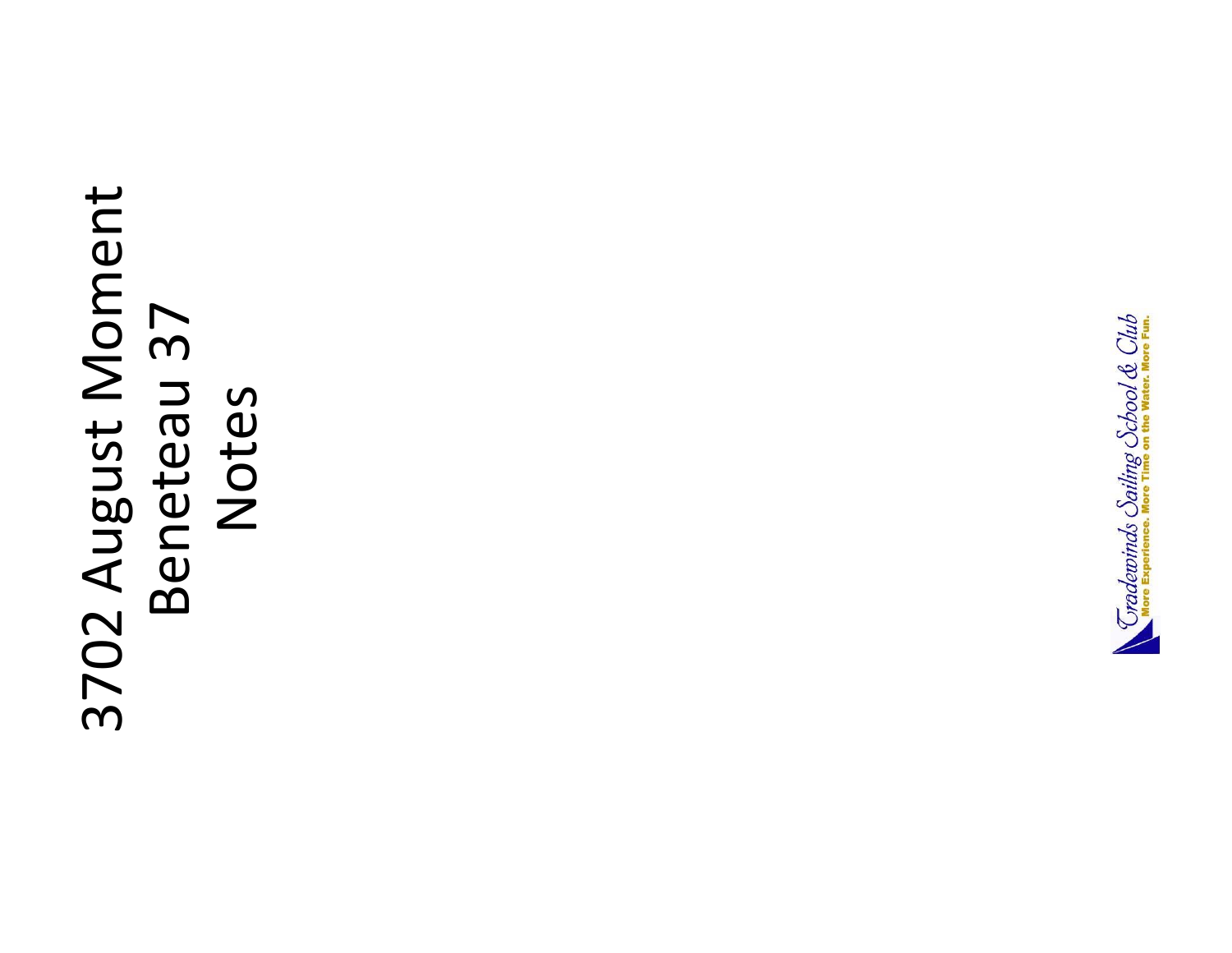| August Moment is a US Coast Guard Documented boat 1248673, the                                                                                           |
|----------------------------------------------------------------------------------------------------------------------------------------------------------|
| permanent numbers are attached to the bulkhead above the nav station.                                                                                    |
| The Discharge of Oil placard and the Garbage disposal placard are located on                                                                             |
| the lid of the starboard lazarette.                                                                                                                      |
| Engine type: Yanmar 3GM30                                                                                                                                |
| MAX RPM                                                                                                                                                  |
| 3 blade fixed prop. Please leave the transmission in NEUTRAL while sailing<br>(NEVER in REVERSE)                                                         |
| Engine hours are read from the tachometer on the dashboard to starboard of<br>the helmsperson.                                                           |
| To access the engine compartment, lift the steps of the companionway<br>ladder.                                                                          |
| The oil is easily checked while the ladder is raised. The dipstick is to starboard<br>(the left as you face the motor.)                                  |
| The coolant reservoir is on the aft port side of the engine, on the right as you<br>face the motor. The pressure cap is more forward, also to the right. |
| There are two belts to check, located at the front of the engine.                                                                                        |
| The fuel gauge is right of the tank monitor on the DC Panel. August Moment<br>carries 34 gallons of fuel when full.                                      |
| There is a dashboard on the starboard side of the cockpit, to the right of the                                                                           |
| helmsperson. The dashboard consists of the tachometer (including engine                                                                                  |
| hours) and four buttons listed from top to bottom as follows:                                                                                            |
| 1. Starter<br>2. Engine stop                                                                                                                             |
| 3.<br>Dashboard light                                                                                                                                    |
| 4. Power on/off                                                                                                                                          |
|                                                                                                                                                          |
| <b>Start Up</b>                                                                                                                                          |
| Press and immediately release the bottom button to turn on power.<br>Press the top button to activate the starter.                                       |
| <b>Shut Down</b>                                                                                                                                         |
| Press and hold the second button from top until the engine stops.                                                                                        |
| Press and hold the bottom button for two to three seconds to turn<br>the power off.                                                                      |
|                                                                                                                                                          |
|                                                                                                                                                          |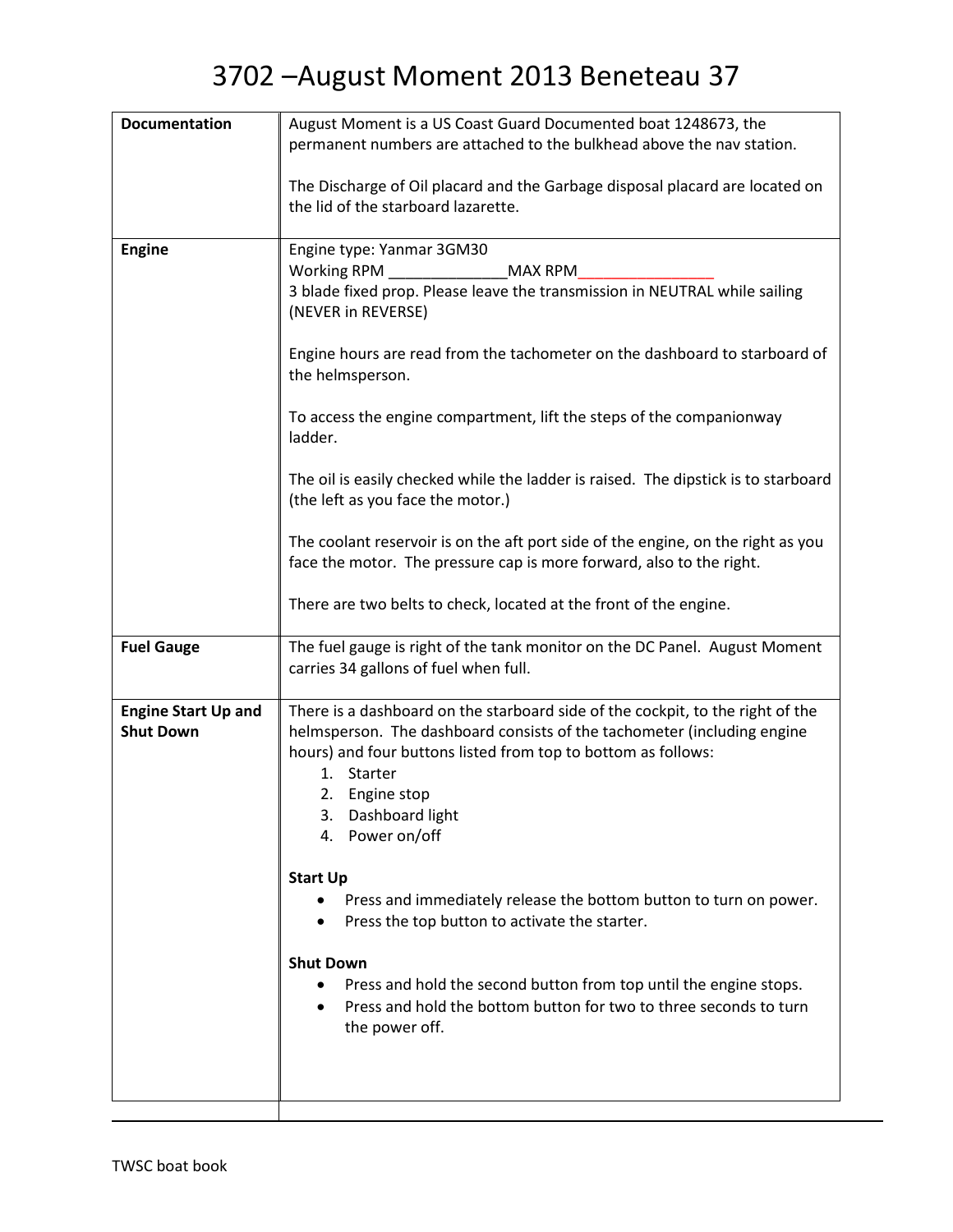| <b>Electrical System</b>  | AC                                                                                   |
|---------------------------|--------------------------------------------------------------------------------------|
|                           | Leave the following AC switches on when plugged in dockside (all are labeled         |
|                           | with green dots):                                                                    |
|                           | Outlets                                                                              |
|                           | <b>Battery Charger</b>                                                               |
|                           |                                                                                      |
|                           | <b>DC</b>                                                                            |
|                           | The DC main switches are located in the aft stateroom. There is one black            |
|                           | (common) switch and two red (positive) switches. Switch one turns activates          |
|                           | the starter circuit. Switch two energizes the house system.                          |
| <b>Thru Hulls</b>         |                                                                                      |
|                           | There are six thru-hulls on August Moment, five of which have seacocks.              |
|                           | There is a single multipurpose (speed and depth) instrument thru-hull located        |
|                           | in the main cabin just aft of the v-berth entrance.                                  |
|                           | Thru-hulls with seacocks are as follows:                                             |
|                           | The engine raw water thru-hull is found under the companionway                       |
|                           | ladder just forward of the engine. This thru-hull should be left in the              |
|                           | open position at all times.                                                          |
|                           | As single thru-hull acting as the drain for the galley sink and the ice<br>$\bullet$ |
|                           | box is located under the galley sink.                                                |
|                           | Three thru-hulls are found under the sink in the head.                               |
|                           | Head intake<br>$\Omega$                                                              |
|                           | Head sink and shower drain<br>$\circ$                                                |
|                           | Head overboard<br>$\circ$                                                            |
|                           | All thru-hulls except the engine raw water intake must be left closed unless         |
|                           | being actively used.                                                                 |
| Head(s)                   | There is one "manual flush" head located to starboard. The head intake is            |
|                           | located under the sink in the head, however, it is recommended that fresh            |
|                           | water from the shower be used instead.                                               |
|                           |                                                                                      |
| <b>Fresh Water System</b> | There are two fresh water tanks on August Moment, with a total capacity of           |
|                           | 95 gallons. The control manifold is located under port settee. Water level in        |
|                           | each tank can be checked using the battery, water, fuel tank gauge on the DC         |
|                           | Panel. Pressing the "Water" button will cycle between the two tanks.                 |
|                           |                                                                                      |
|                           |                                                                                      |
|                           |                                                                                      |
|                           |                                                                                      |
|                           |                                                                                      |
|                           |                                                                                      |
|                           |                                                                                      |
|                           |                                                                                      |
|                           |                                                                                      |